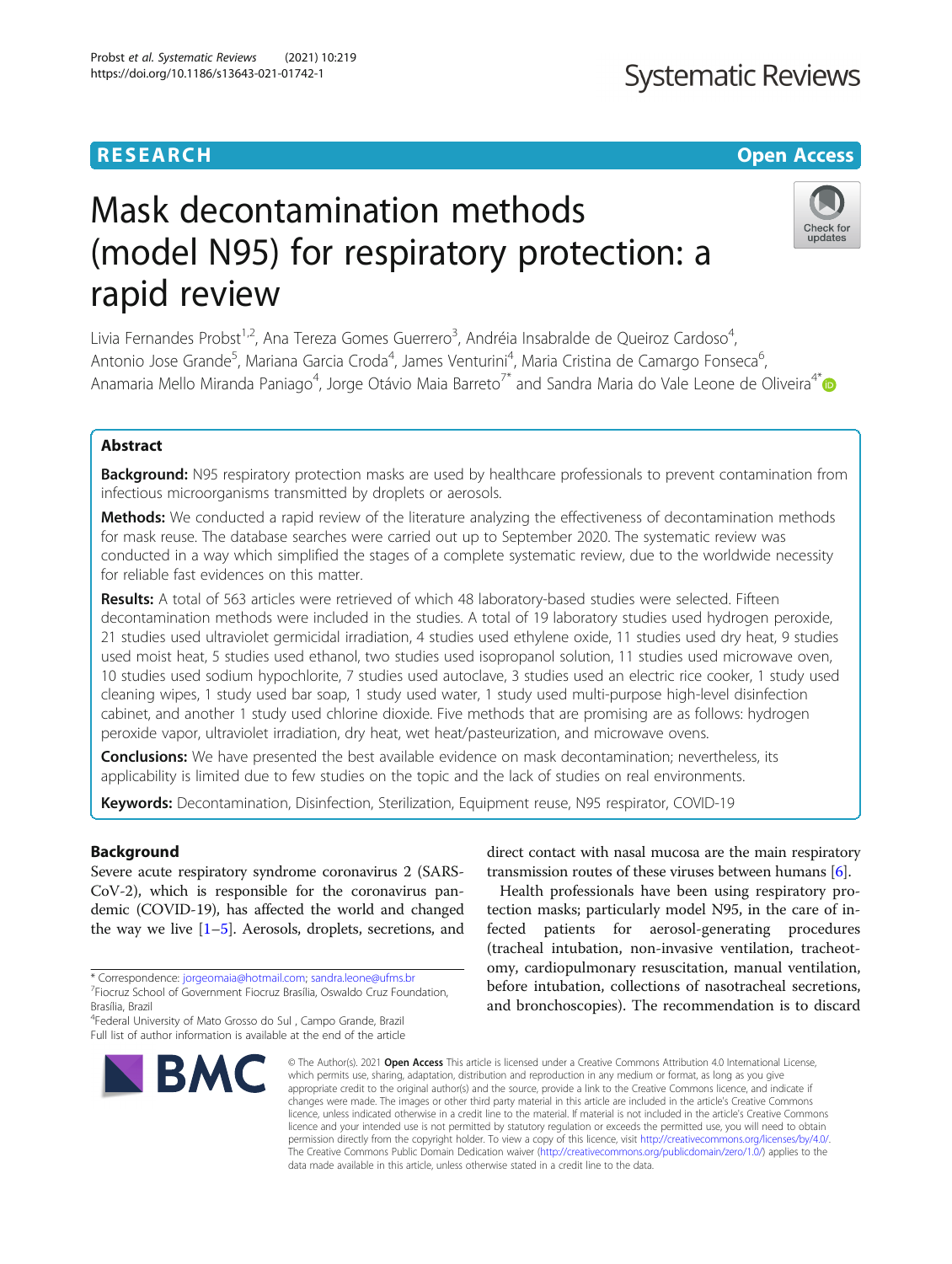them after close contact with a patient (single-use) [[7](#page-7-0)– [9\]](#page-7-0).

During the current COVID-19 pandemic, governments have found it difficult to acquire adequate amounts of personal protection equipment (PPE), including respiratory protection masks. This has been accompanied by a high level of infection of health professionals on the front lines of care provided for sick people [\[10](#page-7-0)–[14](#page-8-0)]. The COVID-19 pandemic has not only exposed how crucial effective PPE is for health professionals, but also exposed the inability of health systems to meet this demand. In this context, based on the shortage of N95 masks, one of the alternatives found was the decontamination and reuse of PPE [\[15](#page-8-0)].

Even though research studies have been conducted on how decontamination may be conducted, there is concern about disease transmission as there are no best practices for mask decontamination and reuse [\[16\]](#page-8-0). In such critical circumstances, as we go through, rapid analyses are recommended by WHO [[17\]](#page-8-0) to provide guidance for timely decision making. Therefore, this rapid review aims to describe the effectiveness and safety of decontamination methods for N95 masks for reuse as protection against COVID-19.

Recent systematic reviews evaluated the efficacy and safety of different mask decontamination methods (model N95) [[18](#page-8-0), [19](#page-8-0)]. Other reviews were carried out evaluating specific methods of decontamination, such as microwave and heat [[20\]](#page-8-0), ultraviolet germicidal irradiation [\[21](#page-8-0)], and chemical disinfectants [[22](#page-8-0)]. Concerns about efficacy and safety of methods of decontamination of personal protective equipment are, and will continue to be, relevant for scientific evidence as there has been a likelihood for the third wave of COVID-19 recently. Thus, planning for stockpiling and handling of personal protective equipment should be one of the priorities [\[23,](#page-8-0) [24](#page-8-0)].

This rapid review adds knowledge to evidence-based decision making as it presents a global view of 15 different decontamination methods reported by 48 original research articles. It is possible to assume from our results that affordable methods are available such as the microwave oven, to methods more expensive choices such as ultraviolet germicidal irradiation (UVGI). In addition, this review highlighted that the current evidence is insufficient to determine a safe and widely accessible method, despite all recent efforts in this field of research. It is important to mention that our first search in April 15 recovered less than half of the studies than the updated search. In addition, of the 48 studies included, 31 were published after April 2020, reinforcing the growth of primary research in the area.

#### Methods

This rapid review follows the recommendations outlined by Haby et al. [[25](#page-8-0)]. A rapid review is a form to provide a knowledge synthesis through streamlining or omitting specific methods to produce evidence for stakeholders more quickly [[26\]](#page-8-0). Therefore, based on the recommended approaches of a rapid review  $[25]$  $[25]$  $[25]$ , only the risk of bias assessment of the included studies was not carried out. Challenging scenarios such as the onset of coronavirus demand that decision makers receive the best evidence quickly and urgently, making traditional methods of systematic review unviable [[27](#page-8-0)].

#### Criteria for considering studies for this review

Based on these recommended approaches [[25\]](#page-8-0), we developed a specific protocol for this study (Supplementary material [1](#page-7-0)). We planned to include only primary research studies that evaluated methods for the decontamination of N95 masks for reuse and whose outcome was the effectiveness, safety, maintenance of protection, or filtering characteristics of the evaluated decontamination method were included. Therefore, we could answer the question: "How effective and safe are decontamination methods for respiratory protection masks model N95/ PFF2 against respiratory viruses?"

#### Information sources for identification of studies

We followed the limit main database searching recommended by Cochrane Rapid Reviews Methods Group [[27\]](#page-8-0). Therefore, searches were conducted on MEDLINE, Cochrane Library, and EMBASE databases on September 25, 2020. Search terms were related to decontamination (e.g., "Sterilization," "Disinfection," and "Decontamination"), reuse (e.g., "Equipment Reuse" and "Reuse"), device failure ("Equipment Failure"), and masks (e.g., "N95" and "filtering facepiece respirators").

The search strategy was developed in two stages. In the first stage, an experienced researcher (LFP) structured the strategies with the collaboration of different specialists (AIQC, ATGG, JV, MCCF, AMMP, JOB, and SMVLO). In the second stage, a researcher (AJG) who is trained by the Cochrane Systematic Reviews Group evaluated and validated the search strategies. The review did not have a date or language restrictions. The complete search strategies can be found in Table 1 of Supplementary material [2;](#page-7-0) therefore, they are valid, reliable, and reproducible.

#### Searching other resources

In addition to searching the official databases, the reference lists of all studies selected for full-text reading, as well as the review articles identified in official searches, were scrutinized to identify possible eligible studies.

#### Selection process

Two reviewers (LFP and AIQC) independently screened for the title, abstracts, and full text, the reviewers used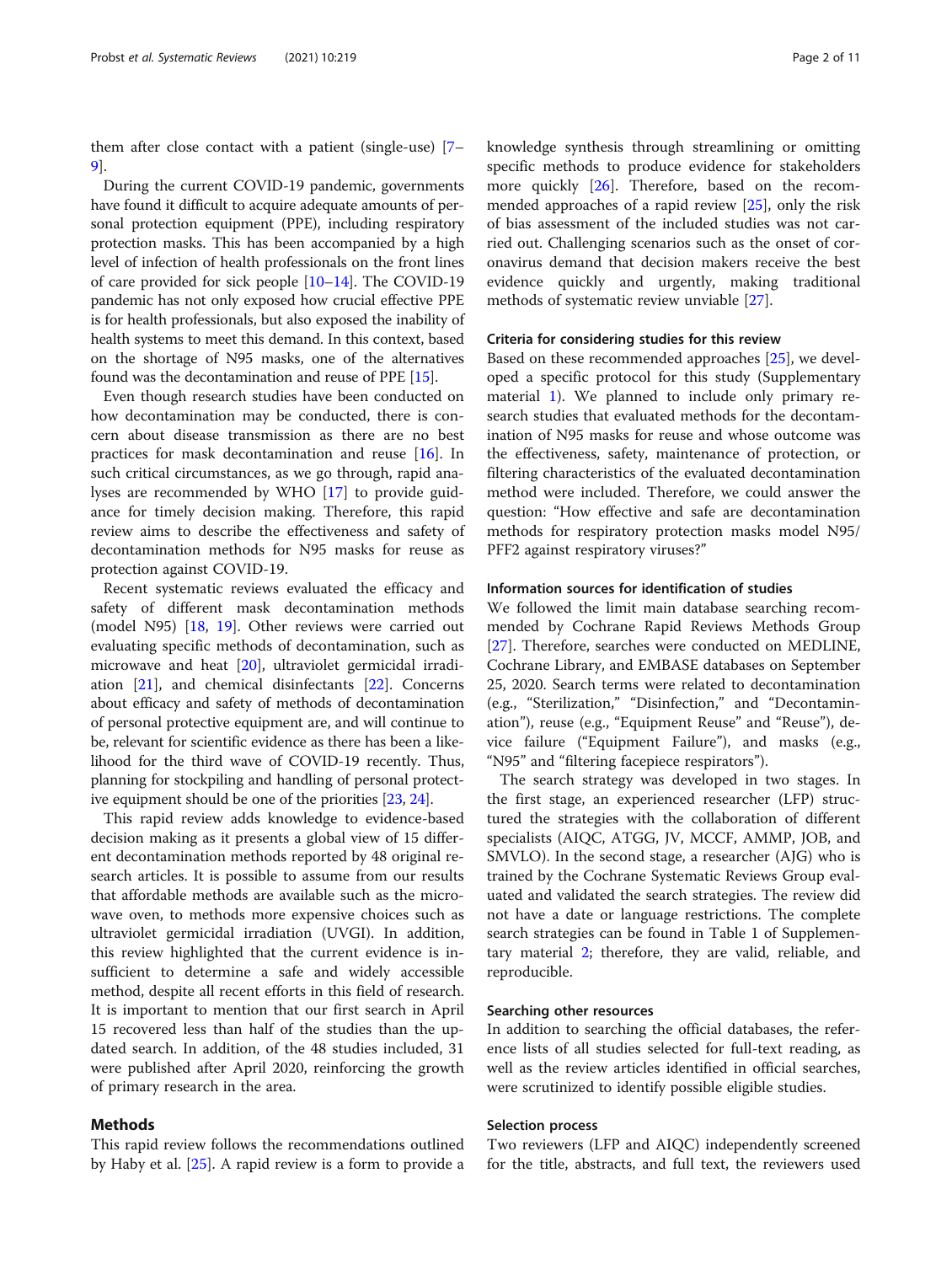the Rayyan systematic review application in blind mode [[28\]](#page-8-0). Disagreements during the selection process were resolved by discussion with a third review (SMLVO). Mendeley citation management software was used for the automatic removal of duplicate articles.

#### Data collection process and analysis

Two reviewers (LFP and AIQC) independently used a pre-specified data extraction sheet form, in duplicates, designed to obtain the specific data required for this review. The data extracted from the primary studies were data related to the author, year, study objective, intervention, comparator, commercial mask model, target microorganism, results, and conclusions of the study authors, limitations, and detailed description of the decontamination process making its reproducibility in other scenarios possible. Moreover, authors of the included primary studies were also contacted to provide data that was not available in the manuscripts.

#### Data synthesis

The characteristics of each study (cycles, temperatures, protocols, densities, exposure time, technology used, and results) are presented in Table 3 of Supplementary material [4](#page-7-0) [\[29](#page-8-0)–[76\]](#page-9-0). The differences before and after decontamination are shown in Table 4 of Supplementary Material [5](#page-7-0) for outcomes: filter aerosol penetration, filter airflow resistance, and filtration efficiency. Results of the studies were summarized based on the decontamination method and results for the two following issues [[53](#page-9-0)]:

- 1. Whether the device maintains its structural characteristics and provides an adequate level of protection after the decontamination method, without any risk of exposure for the health professional (as inhalable chemical residues that may have remained after the method used). The penetration of 0.3 μm (aerodynamic mass mean diameter) of sodium chloride aerosols aerosol particles through a certified N95 respirator cannot exceed 5% [[77\]](#page-9-0). Also inhalation and exhalation resistance to airflow of certified N95, i.e., filter airflow resistance utilizing a filter tester at 85 l/min of constant airflow, shall not exceed 35mm (343.2 Pa) water column height pressure and upon initial exhalation shall not exceed 25mm (245.1 Pa) water column height pressure. These are specifications required for certification as a 95% filtration efficiency level [[78](#page-9-0)].
- 2. Whether the decontamination method used was effective in reducing or eliminating the infectious capacity of the target organism without any risk of exposure for the health professional to contamination. This criterion can be verified when

the mean log reduction of the microorganisms allows us to state that the mask has reached noninfectious levels, as recommended by the FDA, at level 1 with a reduction  $(\geq 6$ -log) of more resistant spores and Mycobacterium. Alternatively, using a quantitative molecular amplification assay (quantitative real-time polymerase chain reaction) that shows if there was a reduction in the levels of detectable viral RNA, with the absence of any pathogenic infectious agent [\[53\]](#page-9-0).

#### Results

#### Search results

The complete search strategies can be found in Table 1 of Supplementary material [2](#page-7-0). Initial searches retrieved 552 articles (MEDLINE: 381, Cochrane: 52, and EMBASE: 119). The reference lists of all studies selected for full-text reading, as well as the review articles identified in official searches, were scrutinized to identify possible eligible studies. Authors of the included primary studies were also contacted. These manual searches detected 11 additional publications that were added to the total recovered. Mendeley citation management software was used for the automatic removal of duplicate articles, leaving 301 studies remaining.

#### Selection process

Two reviewers (LFP and AIQC) independently screened the 301 studies using the Rayyan systematic review application to screen abstracts and titles [\[28\]](#page-8-0). Of these, 240 were excluded for not meeting the inclusion criteria. The full texts of 61 studies were screened by two reviewers (LFP and AIQC), and thirteen additional studies were excluded. Excluded full-text studies and the reasons for exclusion are listed in Table 2 of Supplementary material [3](#page-7-0) [\[79](#page-9-0)–[91\]](#page-10-0). At the end, 48 studies were selected for the full-review process (Fig. [1](#page-3-0)).

Fifteen methods were assessed in the 48 papers: hydrogen peroxide, ultraviolet irradiation, ethylene oxide, dry heat, moist heat/pasteurization, ethanol, isopropanol solution, microwaving, sodium hypochlorite (NaClO), autoclaving, electric rice cooker, cleaning wipes, bar soap, and water, multi-purpose high-level disinfection cabinet (Altapure, Mequon, WI), and chlorine dioxide  $(CIO<sub>2</sub>)$  [\[29](#page-8-0)–[76\]](#page-9-0). Each method will be briefly analyzed below:

#### Hydrogen peroxide

Hydrogen peroxide was evaluated in its liquid, plasma, and gas/vapor forms by nineteen laboratory studies [[29](#page-8-0)– [47\]](#page-8-0). The effect of hydrogen peroxide on the filtering capacity varied according to the method used. The average penetration was not significantly changed when the masks were submerged in 3% or 6% hydrogen peroxide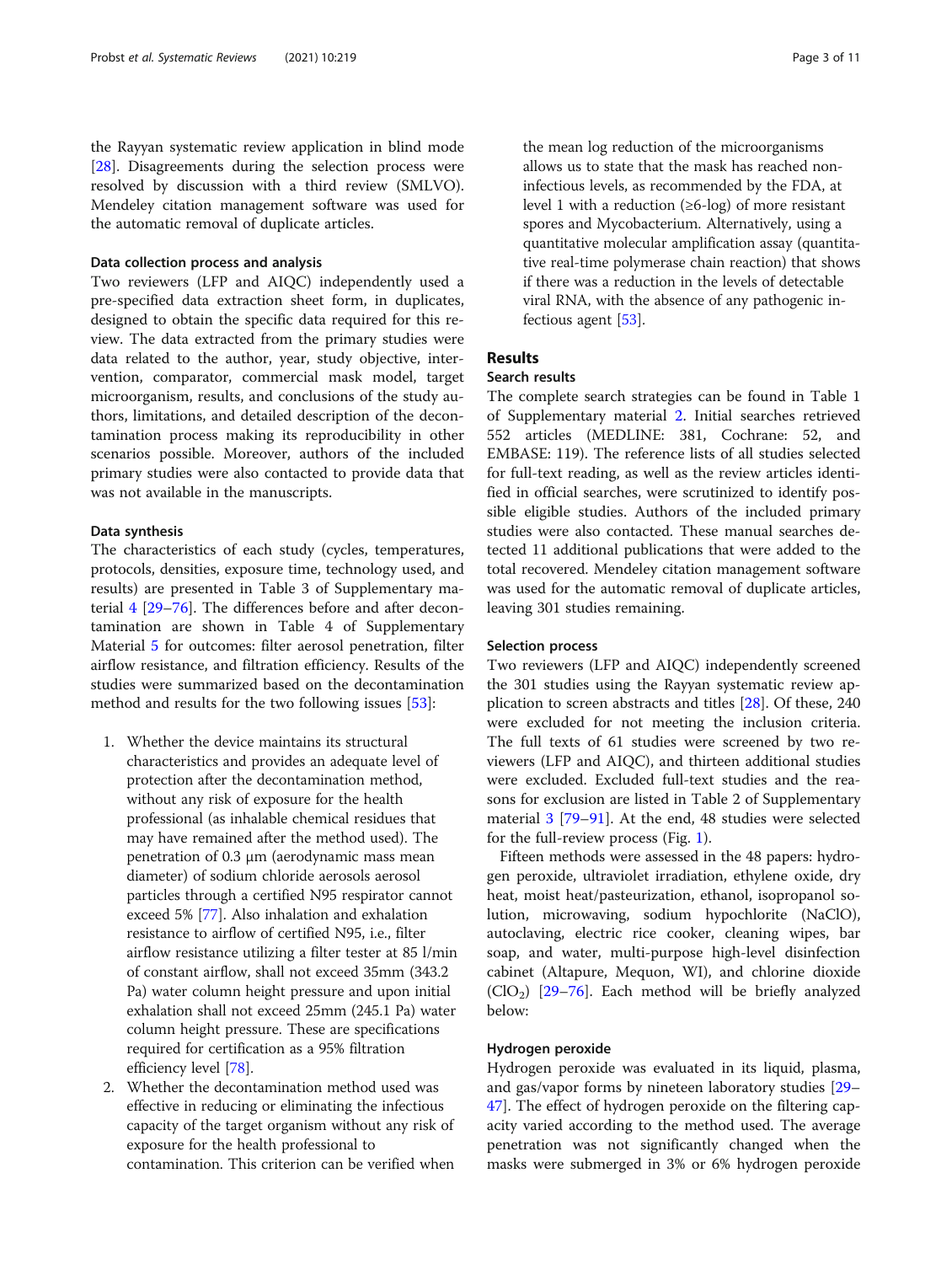

<span id="page-3-0"></span>

liquid or treated with vaporized hydrogen peroxide (STERRAD®) for one cycle [[29\]](#page-8-0). However, it resulted in mean penetration levels > 5% after 3-Cycles [[32\]](#page-8-0). The integrity and filtering capacity of the mask were preserved when hydrogen peroxide was used as steam [[32,](#page-8-0) [34,](#page-8-0) [92\]](#page-10-0).

Additionally, studies have shown hydrogen peroxide led to changes in the masks' metallic nasal clips [\[29,](#page-8-0) [30](#page-8-0), [32\]](#page-8-0). As for the ability to eliminate microorganisms, SteraMist™ Binary Ionization Technology® (BIT™) was effective against influenza A virus subtype H1N1 [\[33\]](#page-8-0) and Geobacillus stearothermophilus spores [\[43\]](#page-8-0) and STER-RAD 100NX sterilization system eliminated SARS-CoV-2, Staphylococcus aureus, and Acinetobacter baumannii [[44\]](#page-8-0).

On the other hand, vaporized hydrogen peroxide (VHP) was effective in eliminating SARS-CoV-2 [\[34](#page-8-0)], Geobacillus stearothermophilus spores [[35\]](#page-8-0), Porcine respiratory coronavirus (PRCV) [[39](#page-8-0)], Escherichia coli, Mycobacterium smegmatis, and spores of Bacillus stearothermophilus [\[45](#page-8-0)] and 3 aerosolized bacteriophages: T1, T7, and Pseudomonas phage phi-6 [[47](#page-8-0)].

#### Ultraviolet germicidal irradiation (UVGI)

The effect of ultraviolet germicidal irradiation on N95 respirator masks was evaluated by 21 studies [[29](#page-8-0)–[32](#page-8-0), [34](#page-8-0), [39,](#page-8-0) [42,](#page-8-0) [48](#page-8-0)–[61](#page-9-0)], and there was a difference among studies in relation to UVGI doses and application time periods. In general, UVGI did not affect the integrity and ability of the masks to filter aerosols or adapt to the face, nor did it leave a smell, irritating/toxic residues, or create important changes in appearance even when multiple cycles were performed [[29](#page-8-0)–[32](#page-8-0), [34,](#page-8-0) [42,](#page-8-0) [49,](#page-9-0) [51](#page-9-0)–[53,](#page-9-0) [55](#page-9-0), [57](#page-9-0), [58\]](#page-9-0). However, different commercial brands of N95 models resisted differently in terms of performance penetration after multiple cycles and doses applied [\[55](#page-9-0)]. The most efficient N95 brand in terms of long-standing penetration performance was 3M 9210, but the mean penetration values for all brands were 5% or less both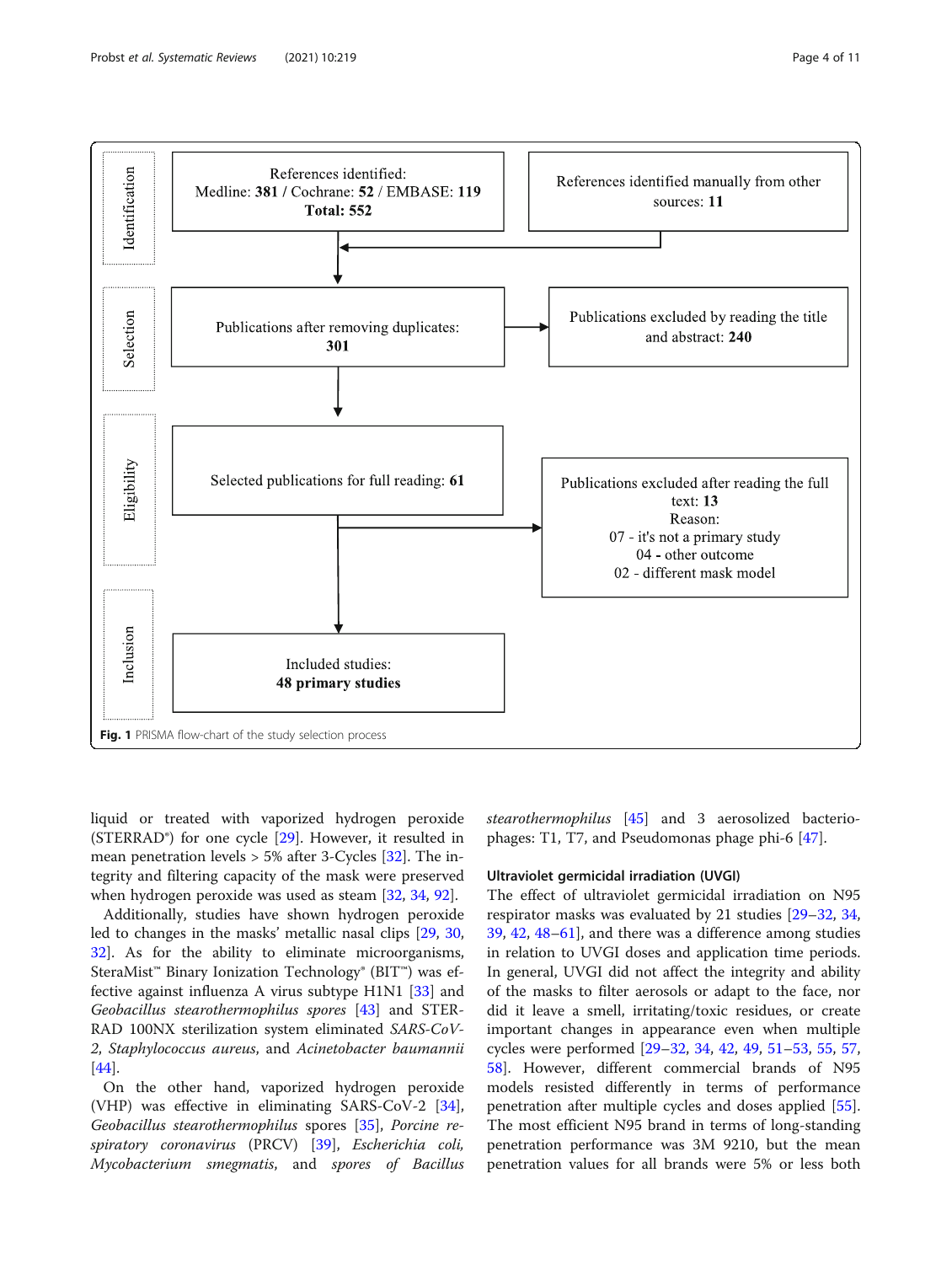before and after exposure [\[55](#page-9-0)]. The most efficient N95 brand in terms of long-standing flow resistance performance was 3M 9210, but the mean flow resistance values were less than 1% of the initial value for all brands [\[55\]](#page-9-0).

Ultraviolet germicidal irradiation was effective against MS2 coliphage (ATCC 15597-B1) [\[48](#page-8-0)], the influenza virus H5N1 [\[53](#page-9-0)] SARS-CoV-2 [[34](#page-8-0), [60](#page-9-0), [61\]](#page-9-0), bacteriophages MS2 [[49,](#page-9-0) [54](#page-9-0)], influenza virus H1N1 [\[50](#page-9-0), [56\]](#page-9-0) and porcine respiratory coronavirus (PRCV) [\[39](#page-8-0)]. However, at the same time, one study reported that even after 20 min of irradiation with 365 nm UVA the relative survival of Bacillus subtilis spores remained above 20% [\[57](#page-9-0)] and another one highlighted the UV-C technologies tested did not meet pre-established criteria for decontamination against Methicillin-resistant Staphylococcus aureus (MRSA), Bacteriophage Phi6, and Bacteriophage MS2 [\[59\]](#page-9-0).

#### Ethylene oxide

Evaluated by four studies, the effectiveness of ethylene oxide (EtO) depended on the type of sterilization equipment used, whether there was a hot cycle, and exposure to EtO [[29](#page-8-0)–[32\]](#page-8-0). The process did not affect the filtration, resistance, odor, or appearance of the masks. The main limitations of the method were the processing time and the presence of toxic residues. It is also important to note that none of the studies tested the effectiveness of EtO treatment against microorganisms. Thus, there is no evidence that EtO can eliminate any microorganism from N95 masks.

#### Dry heat

The use of dry heat was evaluated by eleven different experimental studies [\[29](#page-8-0), [30,](#page-8-0) [34,](#page-8-0) [39](#page-8-0), [58,](#page-9-0) [59](#page-9-0), [62](#page-9-0)–[66\]](#page-9-0). Temperatures between 70 and 85°C did not affect the structural characteristics of the masks under various humidity conditions  $(\leq 100\% \text{ RH})$  [[34,](#page-8-0) [58\]](#page-9-0). Also, filtering efficiency remained acceptable (≥95%) up to 50 cycles at 85°C and 30% of RH [[58\]](#page-9-0). When an oven was used at 70°C, filtration performance was maintained if only one cycle was performed [[34\]](#page-8-0). However, there were no detectable changes in aerosol filtration efficiency, even after three reprocessing cycles when the masks were subjected to the same temperature of 70°C when laboratory MINI/6 incubator (Genlab Ltd.) was used to provide dry heat [[63\]](#page-9-0).

Dry heat treatment (70°C for 60 min) was effective against SARS-CoV-2 [\[34,](#page-8-0) [63](#page-9-0)]; however, dry heat (70°C for 30 min) had limited effectiveness against bacteriophages MS2 and Phi6 versus methicillin-resistant Staphylococcus [\[59\]](#page-9-0). Also, dry heat at 100°C for 15 min did not eliminate Methicillin-resistant Staphylococcus aureus (MRSA) and Nonenveloped single-stranded RNA virus bacteriophage MS2 [\[64](#page-9-0)].

#### Moist heat/pasteurization

Nine studies [\[32](#page-8-0), [50](#page-9-0)–[53](#page-9-0), [58](#page-9-0), [63](#page-9-0), [67,](#page-9-0) [68\]](#page-9-0) evaluated the effect of moist heat between 60 and 100°C. The method did not alter mask fit, odor, or comfort [[32,](#page-8-0) [50,](#page-9-0) [51](#page-9-0), [53](#page-9-0), [58\]](#page-9-0). In one study [\[58\]](#page-9-0), filtration efficiency presented a significant drop after cycle 5 when stacked on top of a beaker with boiling water inside (around 15 cm above the water), although filtration efficiency was not affected when masks were subjected to 5 cycles with a lower temperature—at  $85^{\circ}C + 60-85\%$  humidity [[68](#page-9-0)]. Moist heat (65±5°C for 3h) was effective in eliminating H1N1 [[50\]](#page-9-0) and H5N1 [\[53](#page-9-0)] viruses; in addition, when masks were steamed in boiling water, the treatment was effective against the Avian infectious bronchitis virus H120 without changing [\[67](#page-9-0)]. Another study also has shown that a single-heat treatment for thermal disinfection in cycles of 60 min at 70°C at 50% eliminated SARS-CoV-2 and Escherichia coli [[63\]](#page-9-0).

#### Ethanol

Different methods of decontamination with ethanol were tested: spray  $[34]$  $[34]$ , immersion  $[58, 69, 70]$  $[58, 69, 70]$  $[58, 69, 70]$  $[58, 69, 70]$  $[58, 69, 70]$  $[58, 69, 70]$ , and pipette drips [\[57](#page-9-0)]. Results were divergent between methods. The filtration efficiency of masks was degraded to unacceptable levels when they were immersed in alcohol [\[58,](#page-9-0) [69](#page-9-0), [70\]](#page-9-0). Mask filtration performance was not significantly reduced after single ethanol sprays which were also effective in eliminating SARS-CoV-2 [[34\]](#page-8-0). Subsequent rounds of spraying caused a significant decrease in efficacy in filtration performance [\[34](#page-8-0)]. Nonetheless, pipette drips were not effective in eliminating Bacillus subtilis spores [[57\]](#page-9-0).

#### Isopropanol solution

The filtering capacity of N95 masks was changed and the particle penetration through N95 masks exceeded 5% after they had been submerged in isopropanol solution [\[29,](#page-8-0) [69\]](#page-9-0). Although effects on microorganisms were not evaluated, this method could be further studied in order to check these effects.

#### Microwave oven

Eleven studies tested the use of microwave ovens in the disinfection of N95 masks [[29,](#page-8-0) [30,](#page-8-0) [32,](#page-8-0) [49](#page-9-0)–[53](#page-9-0), [62](#page-9-0), [71](#page-9-0), [72](#page-9-0)]. The type of commercial furnace, maximum temperature, and time protocols varied between the studies (Table 3, Supplementary material [4](#page-7-0)). When masks were placed directly on the rotating plate of the microwave without protection, two commercial models of the tested masks melted [\[30](#page-8-0)]. When the masks were placed in containers with water  $[32, 50, 51, 53, 72]$  $[32, 50, 51, 53, 72]$  $[32, 50, 51, 53, 72]$  $[32, 50, 51, 53, 72]$  $[32, 50, 51, 53, 72]$  $[32, 50, 51, 53, 72]$  $[32, 50, 51, 53, 72]$  $[32, 50, 51, 53, 72]$  $[32, 50, 51, 53, 72]$  $[32, 50, 51, 53, 72]$  $[32, 50, 51, 53, 72]$  or in steam bags specifically marketed for microwave ovens no residual odor was observed [\[49](#page-9-0)]. In addition, there were no structural changes affecting adjustment on the face, filtration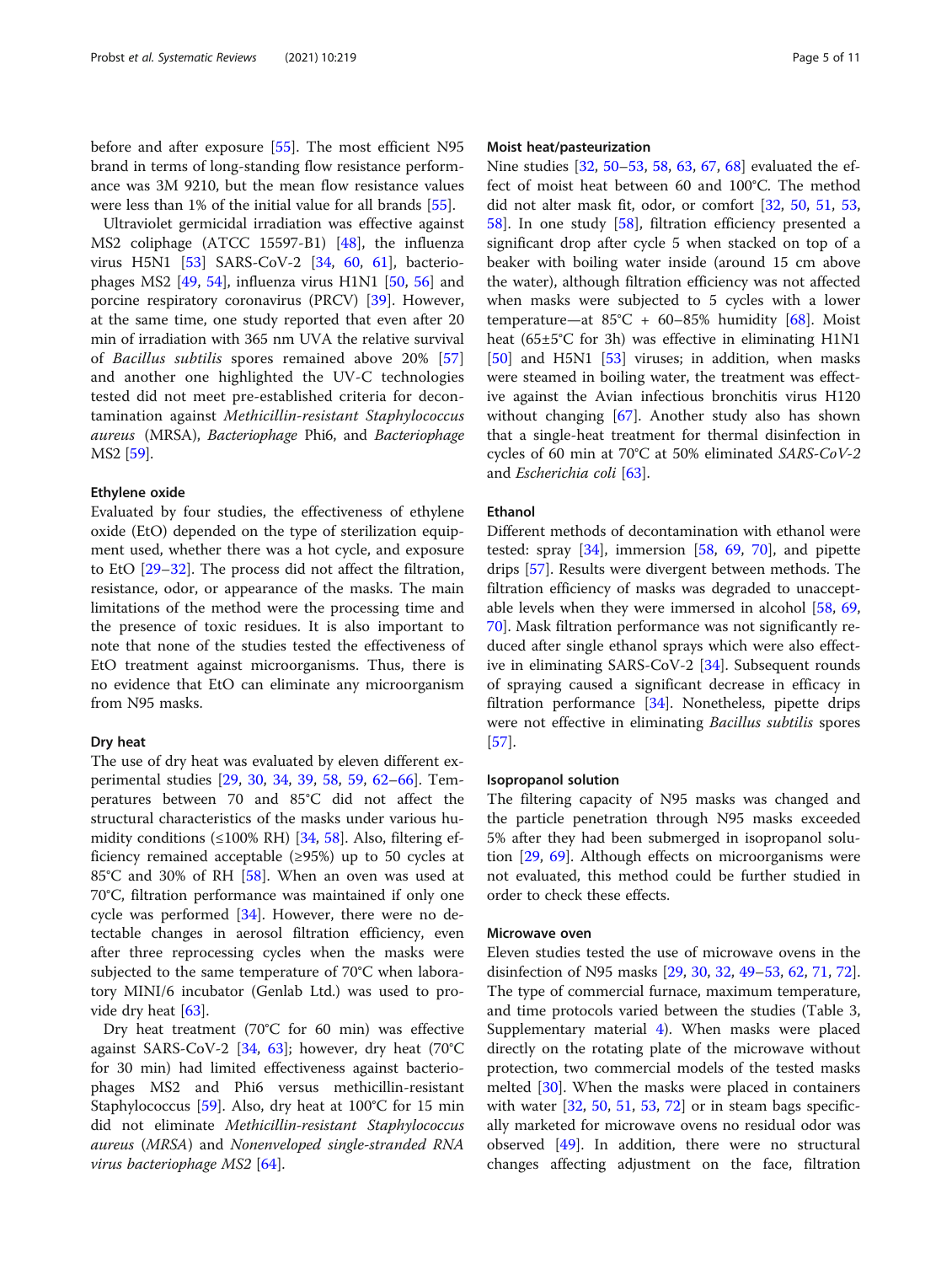capacity, or resistance to airflow and none of the metal components melted or combusted. Microwaving the masks was effective in eliminating H5N1 [\[30](#page-8-0)] and H1N1 influenza viruses [\[51](#page-9-0)], bacteriophage MS2 [\[49,](#page-9-0) [72](#page-9-0)], and Staphylococcus aureus [[62\]](#page-9-0).

#### Sodium hypochlorite (NaClO)

Ten studies [\[29](#page-8-0)–[32,](#page-8-0) [42](#page-8-0), [48,](#page-8-0) [57](#page-9-0), [58](#page-9-0), [69,](#page-9-0) [71](#page-9-0)] evaluated the use of hypochlorite at different concentrations and application methods (Table 3, Supplementary material [4](#page-7-0)). The maintenance of mask integrity and filtering capacity varied among studies. For instance, one round of disinfection drastically degraded filtration efficiency to unacceptable levels when samples were left to air dry and off-gas completely, hanging [[58\]](#page-9-0), or submersed in 0.5% sodium hypochlorite for 10 min [[69\]](#page-9-0). Application of sodium hypochlorite discolored the metallic components of the masks which, unfortunately, caused a characteristic smell of bleach [\[30](#page-8-0)].

One of the study treatments caused the release of low levels of hydrochloric gas [\[31\]](#page-8-0). Hypochlorite concentrations of 0.006%, 0.06%, and of 0.6% were not effective against Coliphage MS2 [\[71](#page-9-0)]. On the other hand, when higher sodium hypochlorite doses (>8.25 mg/liter) were used for the dilute solutions containing 2.75 to 5.50 mg/ liter during a 10-min decontamination period MS2 coliphage was inactivated [\[48](#page-8-0)]. When 5.4%, 2.7%, or 0.54% NaOCl was used, the method was effective in eliminating Bacillus subtilis spores [\[57](#page-9-0)].

#### Autoclave

Considered an accessible method, as it is equipment present in all hospital environments, autoclave decontamination was evaluated by 7 studies [[29](#page-8-0), [57](#page-9-0), [69,](#page-9-0) [70](#page-9-0), [73](#page-9-0)–[75](#page-9-0)]. Autoclave disinfection was effective in eliminating Bacillus subtilis spores [[57\]](#page-9-0); however, the integrity of the mask was altered [\[29](#page-8-0), [69](#page-9-0), [75](#page-9-0)]. Two studies pointed that even though masks were able to retain their structural integrity and efficacy, no results were provided regarding the filtering capacity, and only the fittest was performed [\[73,](#page-9-0) [74](#page-9-0)]. In addition, a survey conducted in 2020 showed the degree of integrity of the mask can be preserved depending on the model tested (Table 3, Supplementary material [4\)](#page-7-0) [[70\]](#page-9-0).

#### Electric rice cooker

The method showed 99–100% biocide efficacy against Bacillus subtilis [[57](#page-9-0)] spores after using dry heat for 3 min (149–164°C, without adding water). Also, the treatment for 13–15 min, including 8–10 min of heating and 5 min of steam, resulted in a greater than 5  $log_{10}$  reduction in bacteriophage MS2 and methicillin-resistant S. aureus [\[64\]](#page-9-0). However, the method visibly changes the mask's integrity [[69\]](#page-9-0).

#### Cleaning wipes

The effectiveness of commercial wipes containing 0.9% hypochlorite, benzalkonium chloride, or no active antimicrobial ingredients was evaluated in masks contami-nated with Staphylococcus aureus and mucin [[76\]](#page-9-0). The three mask models, 3M-1860S, 3M-1870, and Kimberly-Clark-46727-PFR, withstood handling and abrasion during the disinfection process. All were successfully decontaminated against atypically high microbe levels by wipes containing antimicrobial agents; however, inert wipes did not produce adequate decontamination.

#### Bar soap and water

Average penetration has markedly increased for N95 respirators after being submerged. Authors have hypothesized the soap could have removed the charge on the fibers similar to the effect observed with isopropanol solution exposure [[29](#page-8-0)].

#### Multi-purpose high-level disinfection cabinet (Altapure, Mequon, WI)

The treatment was effective against microorganisms, and the researchers reported no visible changes in the masks. However, the efficiency of the filtration has not been confirmed [[59](#page-9-0)].

#### Chlorine dioxide (ClO<sub>2</sub>)

The method significantly changed the filtering efficiency of the tested masks which makes this method not worth using or testing in further studies [[36\]](#page-8-0).

#### **Discussion**

Fifteen decontamination methods were identified in the 48 studies [\[29](#page-8-0)–[76\]](#page-9-0) included in this review. Ten methods have addressed the infectious capacity of microorganisms, and all fifteen methods have investigated masks structural integrity after the decontamination process, also being based on laboratory tests.

As different methodologies were used in each study, summarizing the results is a challenging task. Nevertheless, this review has uncovered the inadequacy of the evidence supporting the use of N95 mask decontamination methods. Therefore, it is important to highlight that even when a mask has retained its structural integrity after decontamination, if the elimination of an organism's infectious capacity has not been proven, it is still a potential vehicle of transmission. This concern is reinforced by a recent study which showed that pathogens may be present on the external surface of about 10% of used masks, and that the risk of infecting the user increases with prolonged use  $[93]$ , as the number of viral particles and their survival time is key determining factors when consideration of reuse becomes necessary [[83\]](#page-9-0).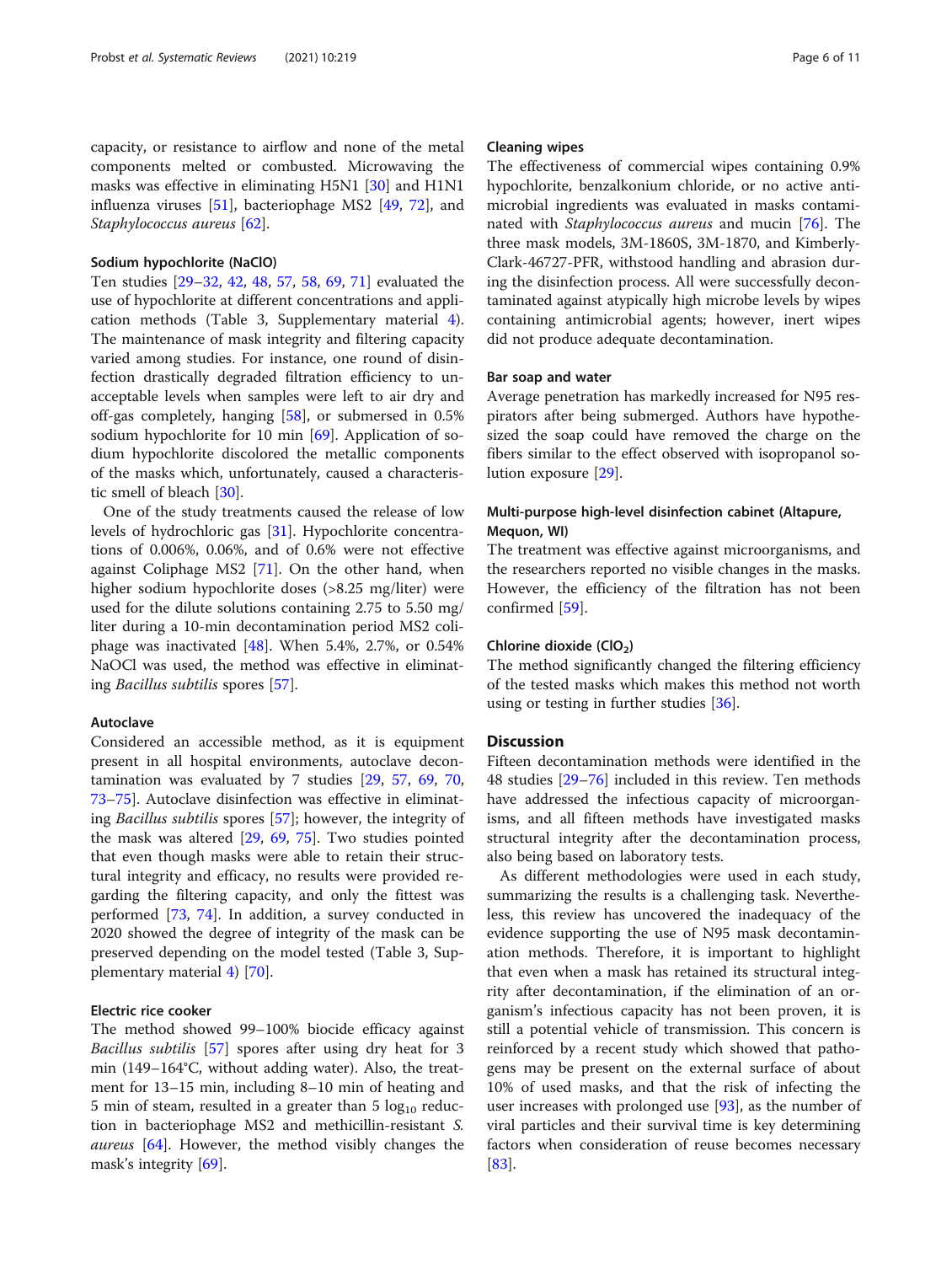The most valuable data for decision making is to identify after which methods the filtration efficiency remained unchanged or within the established thresholds [[77\]](#page-9-0). Although hydrogen peroxide vapor, germicidal ultraviolet irradiation, dry heat ≤85°C, moist heat/ pasteurization, and microwaving seems not only promising but also has demonstrated these methods have preserved the integrity of the masks, so far, the evidence does not indicate a method that is consistently safe and effective to decontaminate N95 respiratory protection masks.

Particularly, hydrogen peroxide vapor and ultraviolet germicidal irradiation require specific equipment and environments increasing costs, which should be taken into account. Dry heat, wet heat/pasteurization, and microwave ovens also showed positive results in terms of effectiveness and safety and are more accessible methods in scenarios of scarce financial resources. These results concerning dry heat reinstate that decontamination attempts must be conducted in identical methods and conditions to the ones performed in the laboratory. Not only regarding the temperature, but also regarding the device used. Nevertheless, the effect against different microorganisms varied greatly between different studies due to the decontamination cycle time. The feasibility of these methods should be assessed with new studies, especially by health systems in developing countries.

The decontamination protocols that used hydrogen peroxide (solution and plasma), ethylene oxide, ethanol, sodium hypochlorite, autoclaves, electric rice cooker, and isopropanol solution interfered with the integrity of the masks within the test conditions used in the studies. Commercial cleaning wipes were effective antimicrobial agents and did not degrade the masks; however, they were evaluated by a single study and for only two microorganisms.

In the case of serious emerging infections such as COVID-19, the principle of universal precaution must be considered, that is, a balance must be made between the benefits and risks of the possible decontamination methods, in order to ensure maximum safety and real protection for the user, especially in the case of health professionals on the front line [[15,](#page-8-0) [94\]](#page-10-0).

#### Limitations and strengths of this review

As reported in the results, the search strategy was developed by an experienced researcher and validated by another systematic review researcher, who is trained by the Cochrane Systematic Reviews Group. However, it was not developed by a health information specialist. Considering that this was the review that found the largest number of studies that were in fact eligible and included compared to previous reviews which investigated different mask decontamination methods (model N95) [[18](#page-8-0),

[19\]](#page-8-0), we do not consider this a limitation. As a rapid review, another limitation concerns a series of methodological simplifications adopted, which may affect the findings and our interpretations. Eliminating the evaluation of the studies' methodological qualities was among the simplifications and calls for caution in interpreting the results presented. The technical aspects of outcome assessment in the included studies were not taken into account in this review and is an important limitation when interpreting the presented results.

The strengths of this review, however, are the number of identified decontamination methods and its unfolding results which points to practices that may be adopted and further studied as they seem to present better results initially, the multiple approaches used to search for relevant studies, such as contact with various authors and manual search of article references, and the participation of a team of multi-disciplinary specialists in all stages of the project, which included professionals from the areas: nursing, dentistry, medicine, pharmacy, and physical therapist.

#### Agreements and disagreements with other reviews

A previous systematic review that included 15 studies concluded that future studies were required in order to establish the efficacy and safety of N95 decontamination methods [\[18\]](#page-8-0). Other systematic reviews have reported that masks can be decontaminated with microwave irradiation and moderate-temperature heat (up to 90°C), in both moist and dry conditions [[20\]](#page-8-0) and a single cycle of vaporized  $H_2O_2$  can be used as a chemical disinfectant to remove viral pathogens without degrading the masks [\[22\]](#page-8-0). Our review is broader than the cited ones, which shows that our search strategy is much more sensitive. However, there is not sufficient evidence concerning UVGI as a safe decontamination method [[21\]](#page-8-0) To our knowledge, this is the first rapid review to assess 15 different decontamination methods identified in 48 studies, providing an overview of all available methods.

#### Implications for future research studies

Whereas the current evidence is insufficient to determine a safe and widely accessible method, even for countries with financial limitations, our review points to an important gap in the evidence base, despite recent research efforts. In addition, considering the possibility of new challenging pandemic scenarios, investigating decontamination methods for reuse of protection professional equipment has an environmental, social appeal, and economic aspect. Moreover, it is important to invest in new fabric technologies that are prepared to be reused.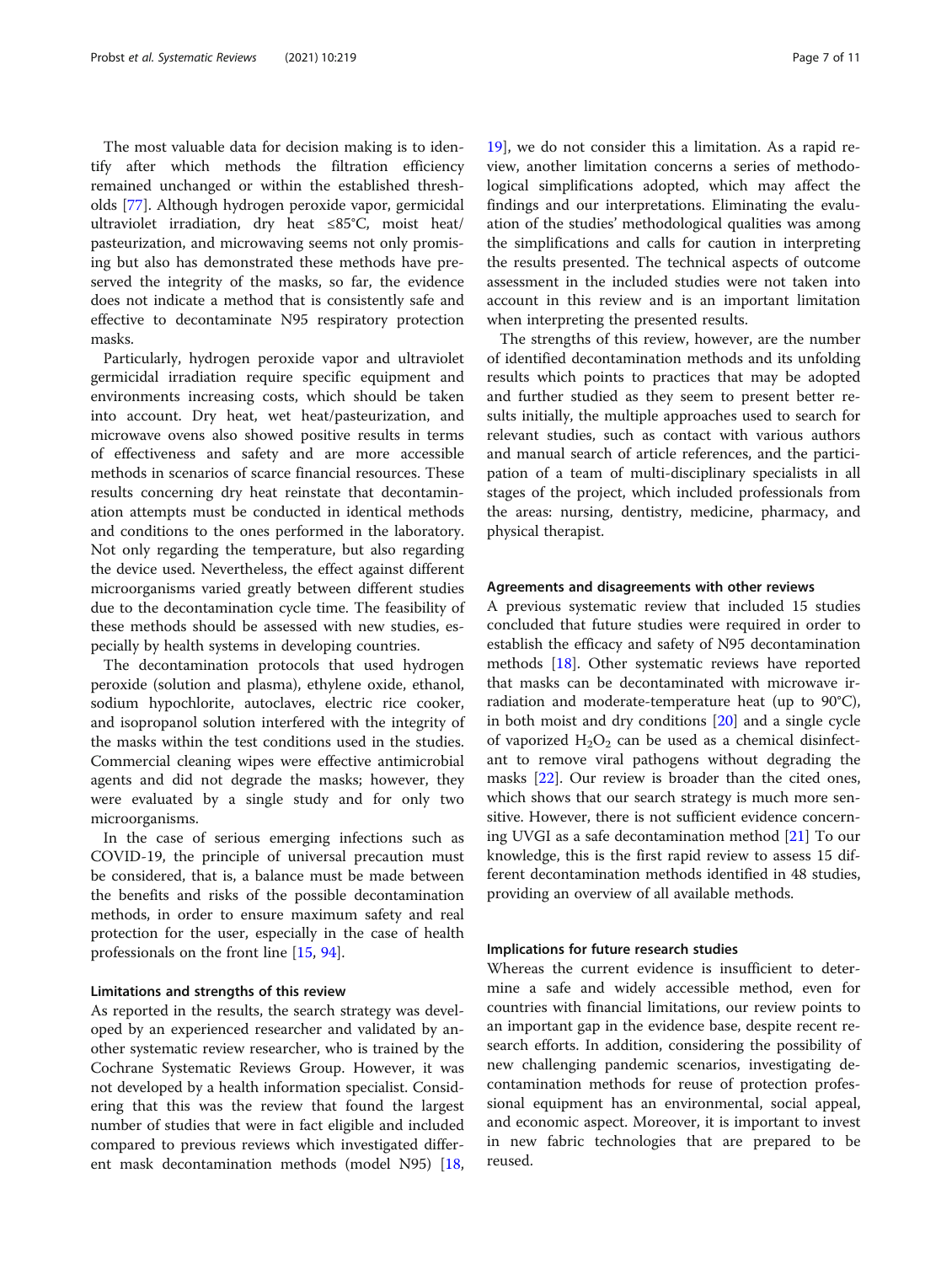#### <span id="page-7-0"></span>Conclusion

Access to effective PPE should be guaranteed for health care workers on the front lines of pandemics. However, there is currently insufficient evidence to recommend any method as being safe and effective for the decontamination and reuse of respiratory protection masks. Even though there are several promising methods worth for further studies such as hydrogen peroxide vapor, germicidal ultraviolet irradiation, dry heat at temperatures ≤85°C, wet heat/pasteurization, and the microwave oven, this rapid review has exposed all methods for decontamination need further evaluation and validation in real-life scenarios, also considering economic issues for implementation.

#### Abbreviations

COVID-19: Coronavirus disease; EtO: Ethylene oxide; SARS-CoV-2: Severe acute respiratory syndrome coronavirus 2; PPE: Personal protection equipment; Influenza A: Virus subtype H5N1; Influenza virus A: Subtype H1N1; NaClO: Sodium hypochlorite; UVGI: Ultraviolet germicidal irradiation; UVA: Ultraviolet A; MS2: Bacteriophage; WHO: World Health Organization

#### Supplementary Information

The online version contains supplementary material available at [https://doi.](https://doi.org/10.1186/s13643-021-01742-1) [org/10.1186/s13643-021-01742-1.](https://doi.org/10.1186/s13643-021-01742-1)

Additional file 1. Rapid review protocol.

Additional file 2: Table S1. Search strategies and results from each database on September 25, 2020.

Additional file 3: Table S2. Studies excluded after full reading and justifications for exclusion.

Additional file 4: Table S3. Decontamination protocols for the 48 studies included.

Additional file 5: Table S4. Results assessing filter aerosol penetration, airflow resistance and filtration efficiency.

#### Acknowledgements

The authors thank Dr. Brian Heimbuch, Dr. William Gerard Lindsley, Dr. Michael Pascoe, and Dr. Vikram Saini for providing the requested additional data.

Staff of the Núcleo de evidência de Mato Grosso do Sul (NEvMS).

#### Authors' contributions

Conceptualization: Livia Fernandes Probst, Andréia Insabralde de Queiroz Cardoso, Ana Tereza Gomes Guerrero, and Sandra Maria do Valle Leone de Oliveira. Investigation: Livia Fernandes Probst, Andréia Insabralde de Queiroz Cardoso, Maria Cristina de Camargo Fonseca, Sandra Maria do Valle Leone de Oliveira, and Mariana Croda. Methodology: Livia Fernandes Probst, Ana Tereza Gomes Guerrero, Andréia Insabralde de Queiroz Cardoso, Mariana Garcia Croda, Sandra Maria do Valle Leone de Oliveira, and Antonio José Grande e Jorge Otávio Maia Barreto. Project administration: Livia Fernandes Probst, Ana Tereza Gomes Guerrero, Andréia Insabralde de Queiroz Cardoso, and Sandra Maria do Valle Leone de Oliveira. Supervision: Jorge Otávio Maia Barreto and Sandra Maria do Valle Leone de Oliveira. Writing—original draft: Livia Fernandes Probst, Andréia Insabralde de Queiroz Cardoso James Venturini, and Antonio José Grande. Writing—review & editing: Sandra Maria do Valle Leone de Oliveira, Anamaria Mello Miranda Paniago, Antonio José Grande, and Jorge Otávio Maia Barreto. The authors read and approved the final manuscript.

#### Authors' information

Not applicable.

#### Availability of data and materials

All data are included in the manuscript.

#### **Declarations**

Ethics approval and consent to participate Not applicable.

#### Consent for publication

Not applicable.

#### Competing interests

The authors declare that they have no competing interests. This study was financed in part by the Coordenação de Aperfeiçoamento de Pessoal de Nível Superior - Brasil (CAPES) - Finance Code 001.

#### Author details

<sup>1</sup> Piracicaba Dental School, State University of Campinas, Piracicaba, Brazil. 2 Health Technology Assessment Unit, Hospital Alemão Oswaldo Cruz, São Paulo, Brazil. <sup>3</sup>Institute of Technology in Immunobiologicals: Bio-Manguinhos. Oswaldo Cruz Foundation, Rio de Janeiro, Brazil. <sup>4</sup>Federal University of Matc Grosso do Sul, Campo Grande, Brazil. <sup>5</sup>Faculty of Medicine, State University of Mato Grosso do Sul, Campo Grande, Brazil. <sup>6</sup>State University of Feira de Santana, Feira de Santana, Brazil. <sup>7</sup> Fiocruz School of Government Fiocruz Brasília, Oswaldo Cruz Foundation, Brasília, Brazil.

#### Received: 30 June 2020 Accepted: 13 June 2021 Published online: 07 August 2021

#### References

- 1. Hui DS. Epidemic and emerging coronaviruses (severe acute respiratory syndrome and middle east respiratory syndrome). Clin Chest Med. 2017; 38(1):71–86 <https://doi.org/10.1016/j.ccm.2016.11.007>.
- 2. Sims LD, Domenech J, Benigno C, Kahn S, Kamata A, Lubroth J, et al. Origin and evolution of highly pathogenic H5N1 avian influenza in Asia. Vet Rec. 2005;157(6):159–64 [https://doi.org/10.1136/vr.157.6.159.](https://doi.org/10.1136/vr.157.6.159)
- 3. Neumann G, Noda T, Kawaoka Y. Emergence and pandemic potential of swine-origin H1N1 influenza virus. Nature. 2009;459(7249):931–9 [https://doi.](https://doi.org/10.1038/nature08157) [org/10.1038/nature08157](https://doi.org/10.1038/nature08157).
- 4. Guo Y, Cao Q, Hong Z, et al. The origin, transmission and clinical therapies on coronavirus disease 2019 (COVID-19) outbreak – an update on the status. Mil Med Res. 2020;7(1):11 <https://doi.org/10.1186/s40779-020-00240-0>.
- 5. Zambon M. Influenza and other emerging respiratory viruses. Medicine (Baltimore). 2014;42(1):45–51 [https://doi.org/10.1016/j.mpmed.2013.10.017.](https://doi.org/10.1016/j.mpmed.2013.10.017)
- 6. Otter JA, Donskey C, Yezli S, Douthwaite S, Goldenberg SD, Weber DJ. Transmission of SARS and MERS coronaviruses and influenza virus in healthcare settings: the possible role of dry surface contamination. J Hosp Infect. 2016;92(3):235–50 <https://doi.org/10.1016/j.jhin.2015.08.027>.
- 7. Long Y, Hu T, Liu L, et al. Effectiveness of N95 respirators versus surgical masks against influenza: a systematic review and meta-analysis. J Evid Based Med. 2020;2(February):jebm.12381 [https://doi.org/10.1111/jebm.12381.](https://doi.org/10.1111/jebm.12381)
- Bartoszko JJ, Farooqi MAM, Alhazzani W, Loeb M. Medical masks vs N95 respirators for preventing COVID-19 in health care workers a systematic review and meta-analysis of randomized trials. Influenza Other Respi Viruses. 2020;(4):365–3 <https://doi.org/10.1111/irv.12745>.
- 9. Jefferson T, Del Mar CB, Dooley L, et al. Physical interventions to interrupt or reduce the spread of respiratory viruses. Cochrane Database Syst Rev. 2011; 7 <https://doi.org/10.1002/14651858.CD006207.pub4>.
- 10. Zhang Z, Liu S, Xiang M, et al. Protecting healthcare personnel from 2019 nCoV infection risks: lessons and suggestions; 2020. p. 2019–21.
- 11. Malhotra N, Gupta N, Ish S, Ish P. COVID-19 in intensive care. Some necessary steps for health care workers. Monaldi Arch Chest Dis. 2020;90(1) [https://doi.org/10.4081/monaldi.2020.1284.](https://doi.org/10.4081/monaldi.2020.1284)
- 12. Xiang YT, Jin Y, Wang Y, Zhang Q, Zhang L, Cheung T. Tribute to health workers in China: a group of respectable population during the outbreak of the COVID-19. Int J Biol Sci. 2020;16(10):1739–40 [https://doi.org/10.7150/](https://doi.org/10.7150/ijbs.45135) [ijbs.45135](https://doi.org/10.7150/ijbs.45135).
- 13. Willsher K, Borger J, Holmes O. US accused of "modern piracy" after diversion of masks meant for Europe. The Guardian: Julian Borger in Washington and Oliver Holmes in Jerusalem. [online publication]. Available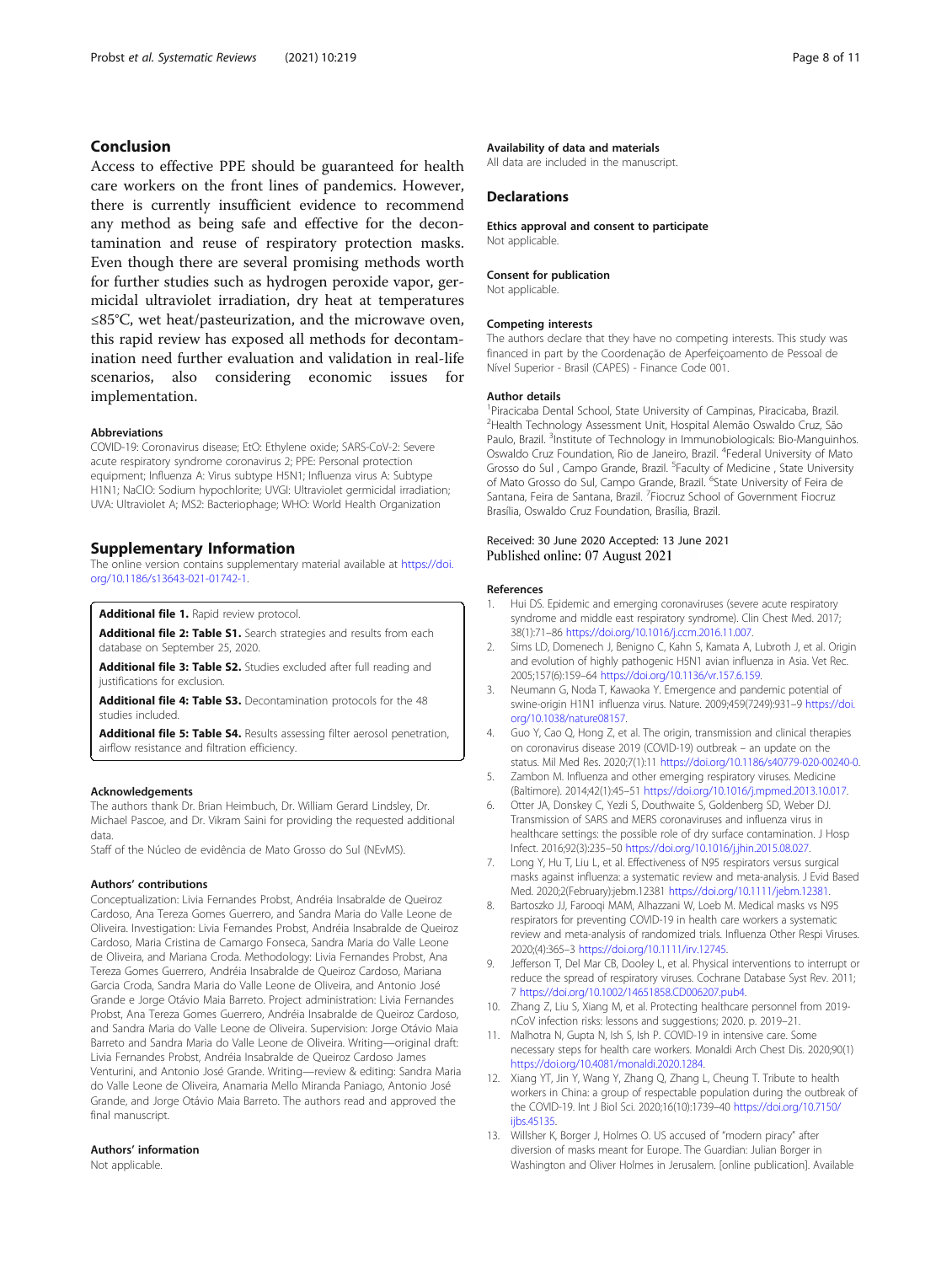<span id="page-8-0"></span>at [https://www.theguardian.com/world/2020/apr/03/mask-wars-coronavirus](https://www.theguardian.com/world/2020/apr/03/mask-wars-coronavirus-outbidding-demand)[outbidding-demand](https://www.theguardian.com/world/2020/apr/03/mask-wars-coronavirus-outbidding-demand). Accessed on 21 June 2021.

- 14. Whalen J, Morris L, Hamburger T, McCoy T. White House scrambles to scoop up medical supplies worldwide, angering Canada, Germany. The Washington Post. [https://www.washingtonpost.com/business/2020/04/03/](https://www.washingtonpost.com/business/2020/04/03/white-house-scrambles-scoop-up-medical-supplies-angering-canada-germany/) [white-house-scrambles-scoop-up-medical-supplies-angering-canada-germa](https://www.washingtonpost.com/business/2020/04/03/white-house-scrambles-scoop-up-medical-supplies-angering-canada-germany/) [ny/](https://www.washingtonpost.com/business/2020/04/03/white-house-scrambles-scoop-up-medical-supplies-angering-canada-germany/). Published 2020.
- 15. Rubio-romero JC, Pardo-ferreira MC, García JAT, Calero-Castro S. Disposable masks: disinfection and sterilization for reuse, and non-certified manufacturing, in the face of shortages during the COVID-19 pandemic. Safety. 2020;(January). [https://doi.org/10.1016/j.ssci.2020.104830.](https://doi.org/10.1016/j.ssci.2020.104830)
- 16. Chan KH, Yuen K. COVID-19 epidemic: disentangling the re-emerging controversy about medical facemasks from an epidemiological perspective. Int J Epidemiol. 2020;49(4):1063–6 [https://doi.org/10.1093/ije/dyaa044.](https://doi.org/10.1093/ije/dyaa044) Erratum in: Int J Epidemiol. 2020 Oct 1;49(5):1760.
- 17. World Health Organisation (WHO). Rapid reviews to strengthen health policy and systems: a practical guide. Andrea C. Tricco EVL and SES, ed. Published online 2017. p. 119. [https://www.who.int/alliance-hpsr/resources/](https://www.who.int/alliance-hpsr/resources/publications/rapid-review-guide/en/) [publications/rapid-review-guide/en/](https://www.who.int/alliance-hpsr/resources/publications/rapid-review-guide/en/)
- 18. Rodriguez-Martinez CE, Sossa-Briceño MP, Cortés JA. Decontamination and reuse of N95 filtering facemask respirators: a systematic review of the literature. Am J Infect Control. Published online July 2020. [https://doi.org/1](https://doi.org/10.1016/j.ajic.2020.07.004) [0.1016/j.ajic.2020.07.004.](https://doi.org/10.1016/j.ajic.2020.07.004)
- 19. Paul D, Gupta A, Maurya AK. Exploring options for reprocessing of N95 filtering facepiece respirators (N95-FFRs) amidst COVID-19 pandemic: a systematic review. Mukherjee A, ed. PLoS One. 2020;15(11):e0242474 [https://](https://doi.org/10.1371/journal.pone.0242474) [doi.org/10.1371/journal.pone.0242474.](https://doi.org/10.1371/journal.pone.0242474)
- 20. Gertsman S, Agarwal A, O'Hearn K, et al. Microwave- and heat-based decontamination of N95 filtering facepiece respirators: a systematic review. J Hosp Infect. Published online August 2020. [https://doi.org/10.1016/j.jhin.2](https://doi.org/10.1016/j.jhin.2020.08.016) [020.08.016](https://doi.org/10.1016/j.jhin.2020.08.016).
- 21. Yang H, Hu J, Li P, Zhang C. Ultraviolet germicidal irradiation for filtering facepiece respirators disinfection to facilitate reuse during COVID-19 pandemic: a review. Photodiagnosis Photodyn Ther. 2020;31(July):101943 [https://doi.org/10.1016/j.pdpdt.2020.101943.](https://doi.org/10.1016/j.pdpdt.2020.101943)
- 22. O'Hearn K, Gertsman S, Webster R, et al. Efficacy and safety of disinfectants for decontamination of N95 and SN95 filtering facepiece respirators: a systematic review. J Hosp Infect. Published online August 2020. [https://doi.](https://doi.org/10.1016/j.jhin.2020.08.005) [org/10.1016/j.jhin.2020.08.005](https://doi.org/10.1016/j.jhin.2020.08.005).
- 23. Middleton J, Lopes H, Michelson K, Reid J. Planning for a second wave pandemic of COVID-19 and planning for winter. Int J Public Health. 2020; 7(9):1525–7 <https://doi.org/10.1007/s00038-020-01455-7>.
- 24. Wise J. COVID-19: risk of second wave is very real, say researchers. BMJ. 2020;369(June):m2294 [https://doi.org/10.1136/bmj.m2294.](https://doi.org/10.1136/bmj.m2294)
- 25. Haby MM, Chapman E, Clark R, Barreto J, Reveiz L, Lavis JN. Designing a rapid response program to support evidence-informed decision-making in the Americas region: using the best available evidence and case studies. Implement Sci. 2015;11(1):117 [https://doi.org/10.1186/s13012-016-0472-9.](https://doi.org/10.1186/s13012-016-0472-9)
- 26. Hamel C, Michaud A, Thuku M, Skidmore B, Stevens A, Nussbaumer-Streit B, et al. Defining rapid reviews: a systematic scoping review and thematic analysis of definitions and defining characteristics of rapid reviews. J Clin Epidemiol. 2021;129:74–85 <https://doi.org/10.1016/j.jclinepi.2020.09.041>.
- 27. Garritty C, Gartlehner G, Nussbaumer-Streit B, King VJ, Hamel C, Kamel C, et al. Cochrane Rapid Reviews Methods Group offers evidence-informed guidance to conduct rapid reviews. J Clin Epidemiol. 2021;130(January):13– 22 [https://doi.org/10.1016/j.jclinepi.2020.10.007.](https://doi.org/10.1016/j.jclinepi.2020.10.007)
- 28. Ouzzani M, Hammady H, Fedorowicz Z, Elmagarmid A. Rayyan—a web and mobile app for systematic reviews. Syst Rev. 2016;5(1):210 [https://doi.org/1](https://doi.org/10.1186/s13643-016-0384-4) [0.1186/s13643-016-0384-4.](https://doi.org/10.1186/s13643-016-0384-4)
- 29. Viscusi DJ, King WP, Shaffer RE. Effect of decontamination on the filtration efficiency of two filtering facepiece respirator models. Int Soc Respir Prot. 2007;24(3/4):93 [https://www.isrp.com/the-isrp-journal/journal-public-abstra](https://www.isrp.com/the-isrp-journal/journal-public-abstracts/1138-vol-24-no-3-and-no-4-2007-pp-93-107-viscusi-open-access/file) [cts/1138-vol-24-no-3-and-no-4-2007-pp-93-107-viscusi-open-access/file.](https://www.isrp.com/the-isrp-journal/journal-public-abstracts/1138-vol-24-no-3-and-no-4-2007-pp-93-107-viscusi-open-access/file)
- 30. Viscusi DJ, Bergman MS, Eimer BC, Shaffer RE. Evaluation of five decontamination methods for filtering facepiece respirators. Ann Occup Hyg. 2009;53(8):815–27 [https://doi.org/10.1093/annhyg/mep070.](https://doi.org/10.1093/annhyg/mep070)
- 31. Salter WB, Kinney K, Wallace WH, Lumley AE, Heimbuch BK, Wander JD. Analysis of residual chemicals on filtering facepiece respirators after decontamination. J Occup Environ Hyg. 2010;7(8):437–45 [https://doi.org/1](https://doi.org/10.1080/15459624.2010.484794) [0.1080/15459624.2010.484794](https://doi.org/10.1080/15459624.2010.484794).
- 32. Bergman MS, Viscusi DJ, Heimbuch BK, Wander JD, Sambol AR, Shaffer RE. Evaluation of multiple (3-cycle) decontamination processing for filtering facepiece respirators. J Eng Fiber Fabr. 2010;5(4):155892501000500 [https://](https://doi.org/10.1177/155892501000500405) [doi.org/10.1177/155892501000500405.](https://doi.org/10.1177/155892501000500405)
- 33. Cheng VCC, Wong S-C, Kwan GSW, Hui W-T, Yuen K-Y. Disinfection of N95 respirators by ionized hydrogen peroxide during pandemic coronavirus disease 2019 (COVID-19) due to SARS-CoV-2. J Hosp Infect. 2020;105(2):358– 9 [https://doi.org/10.1016/j.jhin.2020.04.003.](https://doi.org/10.1016/j.jhin.2020.04.003)
- 34. Fischer RJ, Morris DH, van Doremalen N, Sarchette S, Matson MJ, Bushmaker T, et al. Effectiveness of N95 respirator decontamination and reuse against SARS-CoV-2 virus. Emerg Infect Dis. 2020;26(9):2253–5 [https://doi.org/10.32](https://doi.org/10.3201/eid2609.201524) [01/eid2609.201524](https://doi.org/10.3201/eid2609.201524).
- 35. Schwartz A, Stiegel M, Greeson N, Vogel A, Thomann W. Decontamination and reuse of N95 respirators with hydrogen peroxide vapor to address worldwide personal protective equipment shortages during the SARS-CoV-2 (COVID-19) pandemic. Appl Biosaf J ABSA Int. 2020;25(2) [https://doi.org/1](https://doi.org/10.1177/1535676020919932) [0.1177/1535676020919932](https://doi.org/10.1177/1535676020919932).
- 36. Cai C, Floyd EL. Effects of sterilization with hydrogen peroxide and chlorine dioxide solution on the filtration efficiency of N95, KN95, and surgical face masks. JAMA Netw Open. 2020;3(6):e2012099 [https://doi.org/10.1001/jama](https://doi.org/10.1001/jamanetworkopen.2020.12099) [networkopen.2020.12099.](https://doi.org/10.1001/jamanetworkopen.2020.12099)
- 37. Lieu A, Mah J, Zanichelli V, Exantus RC, Longtin Y. Impact of extended use and decontamination with vaporized hydrogen peroxide on N95 respirator fit. Am J Infect Control. 2020;48(12):1457–61 [https://doi.org/10.1016/j.ajic.202](https://doi.org/10.1016/j.ajic.2020.08.010) [0.08.010.](https://doi.org/10.1016/j.ajic.2020.08.010)
- 38. Levine C, Grady C, Block T, Hurley H, Russo R, Peixoto B, et al. Use, re-use or discard? Quantitatively defined variance in the functional integrity of N95 respirators following vaporized hydrogen peroxide decontamination during the COVID-19 pandemic. J Hosp Infect. 2021;107:50–6 [https://doi.org/10.101](https://doi.org/10.1016/j.jhin.2020.10.007) [6/j.jhin.2020.10.007](https://doi.org/10.1016/j.jhin.2020.10.007).
- 39. Ludwig-Begall LF, Wielick C, Dams L, Nauwynck H, Demeuldre PF, Napp A, et al. The use of germicidal ultraviolet light, vaporized hydrogen peroxide and dry heat to decontaminate face masks and filtering respirators contaminated with a SARS-CoV-2 surrogate virus. J Hosp Infect. 2020;106(3): 577–84 <https://doi.org/10.1016/j.jhin.2020.08.025>.
- Jatta M, Kiefer C, Patolia H, Pan J, Harb C, Marr LC, et al. N95 reprocessing by low temperature sterilization with 59% vaporized hydrogen peroxide during the 2020 COVID-19 pandemic. Am J Infect Control. 2021;49(1):8–14 <https://doi.org/10.1016/j.ajic.2020.06.194>.
- 41. Widmer AF, Richner G. Proposal for a EN 149 acceptable reprocessing method for FFP2 respirators in times of severe shortage. Antimicrob Resist Infect Control. 2020;9(1):88 <https://doi.org/10.1186/s13756-020-00744-3>.
- 42. Peltier RE, Wang J, Hollenbeck BL, Lanza J, Furtado RM, Cyr J, et al. Addressing decontaminated respirators: some methods appear to damage mask integrity and protective function. Infect Control Hosp Epidemiol. 2020; 41(12):1446–8 [https://doi.org/10.1017/ice.2020.332.](https://doi.org/10.1017/ice.2020.332)
- 43. Cramer A, Plana D, Yang HL, et al. Analysis of SteraMist ionized hydrogen peroxide technology in the sterilization of N95 respirators and other PPE: a quality improvement study. medRxiv Prepr Serv Heal Sci. Published online April 2020. <https://doi.org/10.1101/2020.04.19.20069997>.
- 44. Ibáñez-Cervantes G, Bravata-Alcántara JC, Nájera-Cortés AS, Meneses-Cruz S, Delgado-Balbuena L, Cruz-Cruz C, et al. Disinfection of N95 masks artificially contaminated with SARS-CoV-2 and ESKAPE bacteria using hydrogen peroxide plasma: impact on the reutilization of disposable devices. Am J Infect Control. 2020;48(9):1037–41 [https://doi.org/10.1016/j.ajic.2020.06.216.](https://doi.org/10.1016/j.ajic.2020.06.216)
- 45. Saini V, Sikri K, Batra SD, Kalra P, Gautam K. Development of a highly effective low-cost vaporized hydrogen peroxide-based method for disinfection of personal protective equipment for their selective reuse during pandemics. Gut Pathog. 2020;12(1):29 [https://doi.org/10.1186/s13](https://doi.org/10.1186/s13099-020-00367-4) [099-020-00367-4.](https://doi.org/10.1186/s13099-020-00367-4)
- 46. Russo R, Levine C, Veilleux C, et al. Decontaminating N95 respirators during the COVID-19 pandemic: simple and practical approaches to increase decontamination capacity, speed, safety and ease of use. J Hosp Infect. 2021;109:52–7 [https://doi.org/10.1016/j.jhin.2020.12.006.](https://doi.org/10.1016/j.jhin.2020.12.006)
- 47. Kenney P, Chan B, Kortright K, Cintron M, Havill N, Russi M, et al. Hydrogen Peroxide Vapor sterilization of N95 respirators for reuse; 2020. p. 1–6.
- 48. Vo E, Rengasamy S, Shaffer R. Development of a test system to evaluate procedures for decontamination of respirators containing viral droplets. Appl Environ Microbiol. 2009;75(23):7303–9 [https://doi.org/10.1128/AEM.](https://doi.org/10.1128/AEM.00799-09) [00799-09.](https://doi.org/10.1128/AEM.00799-09)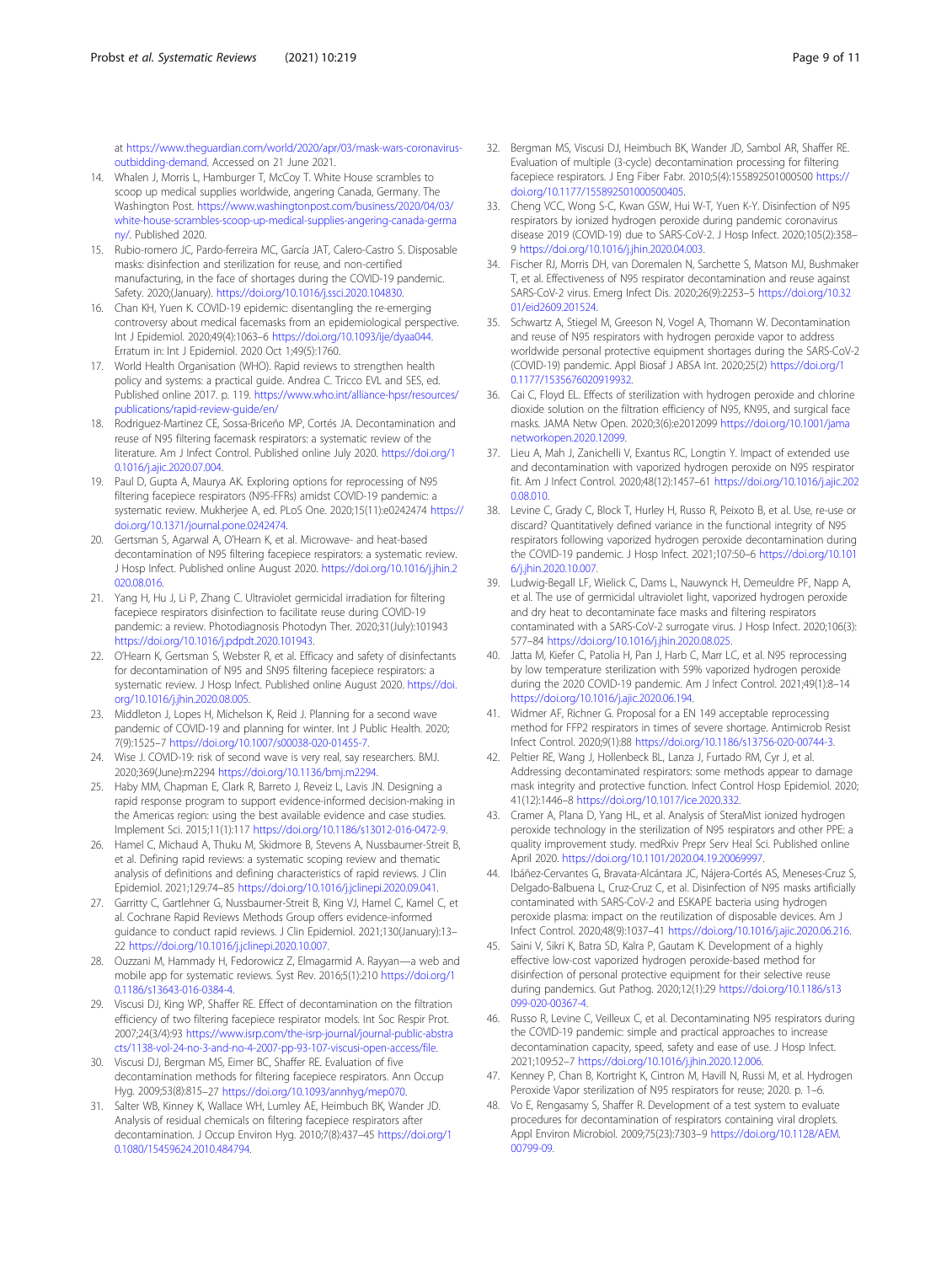- <span id="page-9-0"></span>49. Fisher EM, Shaffer RE. A method to determine the available UV-C dose for the decontamination of filtering facepiece respirators. J Appl Microbiol. 2011;110(1):287–95 [https://doi.org/10.1111/j.1365-2672.2010.04](https://doi.org/10.1111/j.1365-2672.2010.04881.x) [881.x.](https://doi.org/10.1111/j.1365-2672.2010.04881.x)
- 50. Heimbuch BK, Wallace WH, Kinney K, Lumley AE, Wu CY, Woo MH, et al. A pandemic influenza preparedness study: use of energetic methods to decontaminate filtering facepiece respirators contaminated with h1n1 aerosols and droplets. Am J Infect Control. 2011;39(1):e1–9 [https://doi.org/1](https://doi.org/10.1016/j.ajic.2010.07.004) [0.1016/j.ajic.2010.07.004.](https://doi.org/10.1016/j.ajic.2010.07.004)
- 51. Viscusi DJ, Bergman MS, Novak DA, Faulkner KA, Palmiero A, Powell J, et al. Impact of three biological decontamination methods on filtering facepiece respirator fit, odor, comfort, and donning ease. J Occup Environ Hyg. 2011; 8(7):426–36 <https://doi.org/10.1080/15459624.2011.585927>.
- 52. Bergman MS, Viscusi DJ, Palmiero AJ, Powell JB, Shaffer RE. Impact of three cycles of decontamination treatments on filtering facepiece respirator fit. J Int Soc Respir Prot. 2011;28(1):48–59 [https://www.cdc.gov/niosh/nioshtic-2/2](https://www.cdc.gov/niosh/nioshtic-2/20039426.html) [0039426.html.](https://www.cdc.gov/niosh/nioshtic-2/20039426.html)
- 53. Lore MB, Heimbuch BK, Brown TL, Wander JD, Hinrichs SH. Effectiveness of three decontamination treatments against influenza virus applied to filtering facepiece respirators. Ann Occup Hyg. 2011;56(1):92–101 [https://doi.](https://doi.org/10.1093/annhyg/mer054) [org/10.1093/annhyg/mer054](https://doi.org/10.1093/annhyg/mer054).
- 54. Woo M-H, Grippin A, Anwar D, Smith T, Wu C-Y, Wander JD. Effects of relative humidity and spraying medium on UV decontamination of filters loaded with viral aerosols. Appl Environ Microbiol. 2012;78(16):5781–7 [https://doi.org/10.1128/AEM.00465-12.](https://doi.org/10.1128/AEM.00465-12)
- 55. Lindsley WG, Martin SB, Thewlis RE, et al. Effects of ultraviolet germicidal irradiation (UVGI) on N95 respirator filtration performance and structural integrity. J Occup Environ Hyg. 2015;12(8):509–17 [https://doi.org/10.1080/1](https://doi.org/10.1080/15459624.2015.1018518) [5459624.2015.1018518](https://doi.org/10.1080/15459624.2015.1018518).
- 56. Mills D, Harnish DA, Lawrence C, Sandoval-Powers M, Heimbuch BK. Ultraviolet germicidal irradiation of influenza-contaminated N95 filtering facepiece respirators. Am J Infect Control. 2018;46(7):e49–55 [https://doi.](https://doi.org/10.1016/j.ajic.2018.02.018) [org/10.1016/j.ajic.2018.02.018](https://doi.org/10.1016/j.ajic.2018.02.018).
- 57. Lin T-H, Tang F-C, Hung P-C, Hua Z-C, Lai C-Y. Relative survival of Bacillus subtilis spores loaded on filtering facepiece respirators after five decontamination methods. England: Indoor Air; 2018.
- 58. Liao L, Xiao W, Zhao M, Yu X, Wang H, Wang Q, et al. Can N95 respirators be reused after disinfection? How many times? ACS Nano. 2020;14(5):6348– 56 <https://doi.org/10.1021/acsnano.0c03597>.
- 59. Cadnum JL, Li D, Redmond SN, John AR, Pearlmutter B, Donskey C. Effectiveness of ultraviolet-c light and a high-level disinfection cabinet for decontamination of N95 respirators. Pathog Immun. 2020;5(1):52 [https://doi.](https://doi.org/10.20411/pai.v5i1.372) [org/10.20411/pai.v5i1.372.](https://doi.org/10.20411/pai.v5i1.372)
- 60. Ozog DM, Sexton JZ, Narla S, Pretto-Kernahan CD, Mirabelli C, Lim HW, et al. The effect of ultraviolet C radiation against different N95 respirators inoculated with SARS-CoV-2. Int J Infect Dis. 2020;100:224–9 [https://doi.](https://doi.org/10.1016/j.ijid.2020.08.077) [org/10.1016/j.ijid.2020.08.077](https://doi.org/10.1016/j.ijid.2020.08.077).
- 61. Simmons S, Carrion R, Alfson K, et al. Deactivation of SARS-CoV-2 with pulsed-xenon ultraviolet light: implications for environmental COVID-19 control. Infect Control Hosp Epidemiol. 2021;42(2):127–30 [https://doi.org/1](https://doi.org/10.1017/ice.2020.399) [0.1017/ice.2020.399.](https://doi.org/10.1017/ice.2020.399)
- 62. Pascoe MJ, Robertson A, Crayford A, Durand E, Steer J, Castelli A, et al. Dry heat and microwave-generated steam protocols for the rapid decontamination of respiratory personal protective equipment in response to COVID-19-related shortages. J Hosp Infect. 2020;106(1):10–9 [https://doi.](https://doi.org/10.1016/j.jhin.2020.07.008) [org/10.1016/j.jhin.2020.07.008](https://doi.org/10.1016/j.jhin.2020.07.008).
- 63. Daeschler SC, Manson N, Joachim K, Chin AWH, Chan K, Chen PZ, et al. Effect of moist heat reprocessing of N95 respirators on SARS-CoV-2 inactivation and respirator function. Can Med Assoc J. 2020;192(41):E1189– 97 <https://doi.org/10.1503/cmaj.201203>.
- 64. Li DF, Cadnum JL, Redmond SN, Jones LD, Donskey CJ. It's not the heat, it's the humidity: effectiveness of a rice cooker-steamer for decontamination of cloth and surgical face masks and N95 respirators. Am J Infect Control. 2020;48(7):854–5 <https://doi.org/10.1016/j.ajic.2020.04.012>.
- 65. Li DF, Cadnum JL, Redmond SN, Jones LD, Pearlmutter B, Haq MF, et al. Steam treatment for rapid decontamination of N95 respirators and medical face masks. Am J Infect Control. 2020;48(7):855–7 [https://doi.org/10.1016/j.a](https://doi.org/10.1016/j.ajic.2020.05.009) [jic.2020.05.009](https://doi.org/10.1016/j.ajic.2020.05.009).
- 66. Xiang Y, Song Q, Gu W. Decontamination of surgical face masks and N95 respirators by dry heat pasteurization for one hour at 70°C. Am J Infect Control. 2020;48(8):880–2 [https://doi.org/10.1016/j.ajic.2020.05.026.](https://doi.org/10.1016/j.ajic.2020.05.026)
- 67. Ma Q-X, Shan H, Zhang C-M, Zhang HL, Li GM, Yang RM, et al. Decontamination of face masks with steam for mask reuse in fighting the pandemic COVID-19: experimental supports. J Med Virol. 2020;92(10):1971–4 [https://doi.org/10.1002/jmv.25921.](https://doi.org/10.1002/jmv.25921)
- 68. Anderegg L, Meisenhelder C, Ngooi CO, Liao L, Xiao W, Chu S, et al. A scalable method of applying heat and humidity for decontamination of N95 respirators during the COVID-19 crisis. PLoS One. 2020;15(7):e0234851 [https://doi.org/10.1371/journal.pone.0234851.](https://doi.org/10.1371/journal.pone.0234851)
- 69. Lin T-H, Chen C-C, Huang S-H, Kuo C-W, Lai C-Y, Lin W-Y. Filter quality of electret masks in filtering 14.6–594 nm aerosol particles: effects of five decontamination methods. Mukherjee A, ed. PLoS One. 2017;12(10): e0186217 <https://doi.org/10.1371/journal.pone.0186217>.
- 70. Grinshpun SA, Yermakov M, Khodoun M. Autoclave sterilization and ethanol treatment of re-used surgical masks and N95 respirators during COVID-19: impact on their performance and integrity. J Hosp Infect. 2020;105(4):608– 14 <https://doi.org/10.1016/j.jhin.2020.06.030>.
- 71. Fisher E, Rengasamy S, Viscusi D, Vo E, Shaffer R. Development of a test system to apply virus-containing particles to filtering facepiece respirators for the evaluation of decontamination procedures. Appl Environ Microbiol. 2009;75(6):1500–7 [https://doi.org/10.1128/AEM.01653-08.](https://doi.org/10.1128/AEM.01653-08)
- 72. Zulauf KE, Green AB, Nguyen Ba AN, et al. Microwave-generated steam decontamination of N95 respirators utilizing universally accessible materials. mBio. 2020;11(3):e00997–20 [https://doi.org/10.1128/mBio.00997-20.](https://doi.org/10.1128/mBio.00997-20)
- 73. Carrillo IO, Floyd ACE, Valverde CM, Tingle TN, Zabaneh FR. Immediate-use steam sterilization sterilizes N95 masks without mask damage. Infect Control Hosp Epidemiol. 2020;41(9):1104–5 [https://doi.org/10.1017/ice.2020.145.](https://doi.org/10.1017/ice.2020.145)
- 74. Czubryt MP, Stecy T, Popke E, et al. N95 mask reuse in a major urban hospital - COVID-19 response process and procedure. J Hosp Infect. Published online July 2020. <https://doi.org/10.1016/j.jhin.2020.07.035>
- 75. Harskamp RE, van Straten B, Bouman J, van Maltha-van Santvoort B, van den Dobbelsteen JJ, van der Sijp JRM, et al. Reprocessing filtering facepiece respirators in primary care using medical autoclave: prospective, benchtobedside, single-centre study. BMJ Open. 2020;10(8):e039454 [https://doi.](https://doi.org/10.1136/bmjopen-2020-039454) [org/10.1136/bmjopen-2020-039454](https://doi.org/10.1136/bmjopen-2020-039454).
- 76. Heimbuch BK, Kinney K, Lumley AE, Harnish DA, Bergman M, Wander JD. Cleaning of filtering facepiece respirators contaminated with mucin and Staphylococcus aureus. Am J Infect Control. 2014;42(3):265–70 [https://doi.](https://doi.org/10.1016/j.ajic.2013.09.014) [org/10.1016/j.ajic.2013.09.014](https://doi.org/10.1016/j.ajic.2013.09.014).
- 77. Qian Y, Willeke K, Grinshpun SA, Donnelly J, Coffey CC. Performance of N95 respirators: filtration efficiency for airborne microbial and inert particles. Am Ind Hyg Assoc J. 1998;59(2):128–32 [https://doi.org/10.1080/1542811989101](https://doi.org/10.1080/15428119891010389) [0389](https://doi.org/10.1080/15428119891010389).
- 78. Code of Federal Regulations (42 CFR 84.180). Airflow resistance tests. 2007. [https://www.govinfo.gov/content/pkg/CFR-2007-title42-vol1/pdf/CFR-2007](https://www.govinfo.gov/content/pkg/CFR-2007-title42-vol1/pdf/CFR-2007-title42-vol1-sec84-180.pdf) [title42-vol1-sec84-180.pdf](https://www.govinfo.gov/content/pkg/CFR-2007-title42-vol1/pdf/CFR-2007-title42-vol1-sec84-180.pdf).
- 79. Banerjee R, Roy P, Das S, Paul MK. A hybrid model integrating warm heat and ultraviolet germicidal irradiation might efficiently disinfect respirators and personal protective equipment. Am J Infect Control. 2021;49(3):309–18 <https://doi.org/10.1016/j.ajic.2020.07.022>.
- 80. Burkhart CG. Ozone disinfectants like SoClean CPAP Sanitizer can be used to sterilize cloth and n95 masks in the protection against COVID-19. Open Dermatol J. 2020;14(1):14–5 <https://doi.org/10.2174/1874372202014010014>.
- 81. Cabaluna ITG, Melicor AF. What are the effective methods of decontaminating N95 mask for reuse? Acta Medica. 2020;5454(1 Special Issue):1–5 <https://doi.org/10.47895/amp.v54i0.1564>.
- 82. Grossman J, Pierce A, Mody J, Gagne J, Sykora C, Sayood S, et al. Institution of a novel process for N95 respirator disinfection with vaporized hydrogen peroxide in the setting of the COVID-19 pandemic at a large academic medical center. J Am Coll Surg. 2020;231(2):275–80 [https://doi.org/10.1016/j.](https://doi.org/10.1016/j.jamcollsurg.2020.04.029) [jamcollsurg.2020.04.029.](https://doi.org/10.1016/j.jamcollsurg.2020.04.029)
- 83. Hamzavi IH, Lyons AB, Kohli I, Narla S, Parks-Miller A, Gelfand JM, et al. Ultraviolet germicidal irradiation: possible method for respirator disinfection to facilitate reuse during the COVID-19 pandemic. J Am Acad Dermatol. 2020;82(6):1511–2 <https://doi.org/10.1016/j.jaad.2020.03.085>.
- 84. Juang PSC, Tsai P. N95 respirator cleaning and reuse methods proposed by the inventor of the N95 mask material. J Emerg Med. 2020;58(5):817–20 <https://doi.org/10.1016/j.jemermed.2020.04.036>.
- 85. Lawrence C, Harnish DA, Sandoval-Powers M, Mills D, Bergman M, Heimbuch BK. Assessment of half-mask elastomeric respirator and powered air-purifying respirator reprocessing for an influenza pandemic. Am J Infect Control. 2017;45(12):1324–30 <https://doi.org/10.1016/j.ajic.2017.06.034>.